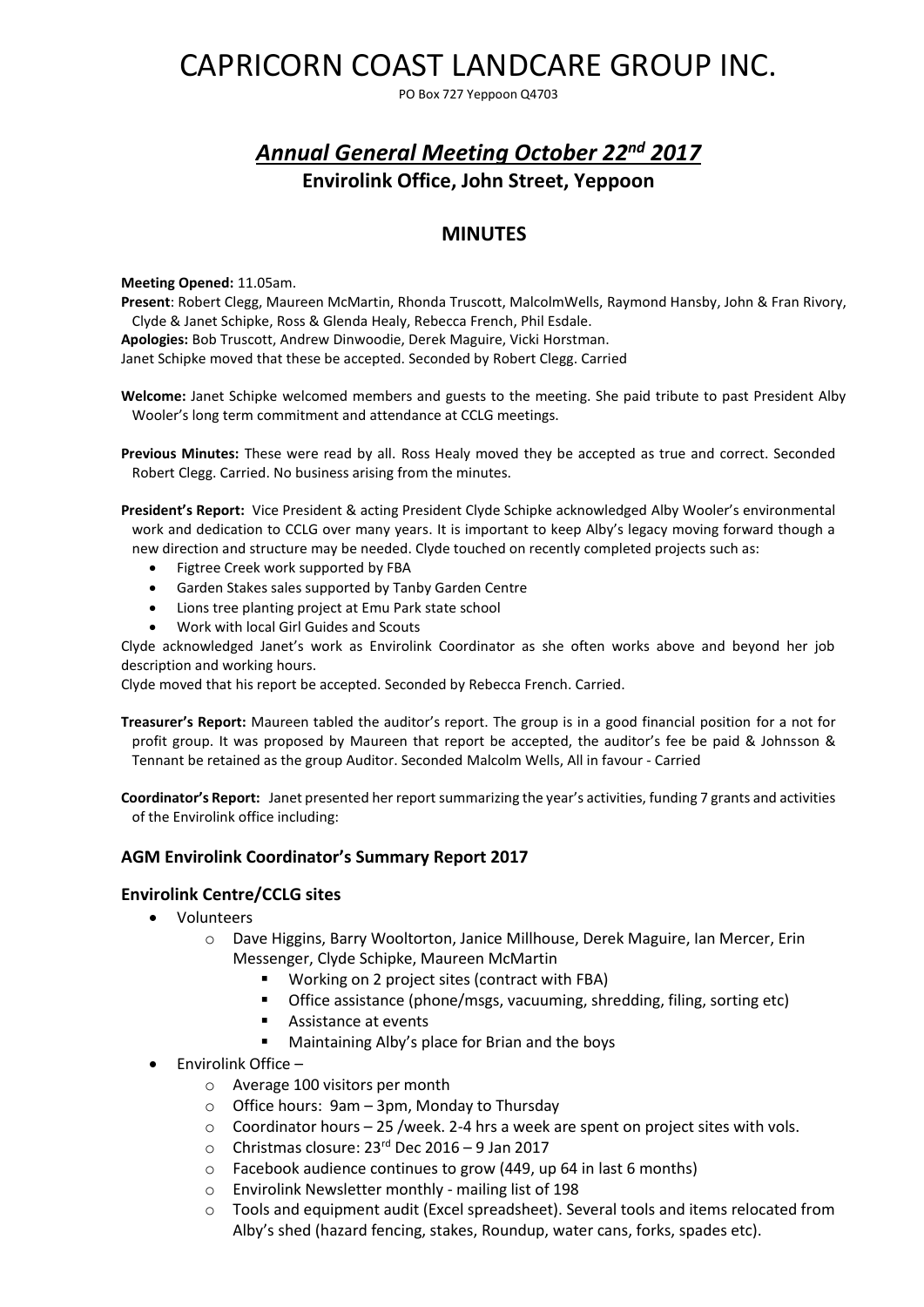- $\circ$  Office and shed tidied up, resources sorted/archived, re-arranged for more space
- o Updated all information leaflets and display area
- o 11 monthly Envirolink newsletters
- o Plant of the Month giveaways and fact sheets (natives)
- $\circ$  Website update done in January 2017 but needs a total revamp, with .org.au domain similar to other env and landcare groups

## **Events / Educational activities**

- Fvents
	- o Rubbish Rumble (National Recycling Week) 13 Nov 2016
	- o Landcare Week/Weedbuster Week at Library (4-8 September 2017)
	- o 2 Urban Landcare Days 21 Oct 2016; (2017 postponed to 2 Nov 2017)
	- o Cleanup Australia Day 5 March 2017
	- o World Environment Day Fig Tree Markets (4 June 2017)
	- o 2 Great Northern Cleanup days 23 Oct 2016, 17 Sept 2017
	- o National Tree Day (Alby's Memorial Planting Day) 29 July 2017
- Activities
	- o Fig-tree Creek & Envirotrail weekly rubbish pickups
	- o Bird and fish surveys (until Feb)
	- o Weed eradication & planting see Project section
	- o Lions 100 Community threatened species' excursion with Emu Park SS to Cooberrie
	- o Activities with guides and scouts (incl AGM presence and passport celebration
	- o Promotion through media releases, interviews and promos on Radio 4NAG, Cap Coast Mirror, Social media, web site, other groups'

### **Funding & grants**

- Successful
	- o FBA funds for Frig Tree Ck & Envirotrail \$41K (2016-17 completed
	- o LSC funds of \$15k for environmental services/ed events 2016-17 completed
	- o FBA funds of \$16,627 for engagement events and Envirolink for 2017-2018 (NLP)
	- o FBA funds of \$23,947 for project sites for 2017-2018 (Reef Programme)
	- o EHP funds (CSA grant) \$6k for Fig Tree Mangroves Community Connections Project (clean-ups)
	- o LSC funds \$7.5K for environmental services/ed events

No funding or grants unsuccessful or pending

#### **Projects**

- Contracted works
	- o (FBA) Fig Tree Creek Landcare Rehabilitation site (last year of 2015-18 funding cycle): planting riparian area, weeding (morning glory, leucanea, guinea grass), watering, mulching, maintenance, reveg
	- o (FBA) Envirotrail at Yeppoon SS: weeding (Singapore daisy, Shoebutton Ardissia, lantana), watering and maintenance of existing areas
	- o (EHP) Fig Tree & Ross Creeks Mangrove Cleanup & Community Connections' Project: Involves 2 major community clean-ups (delivered GNCU) and 6 cleanups with Landcare vols
- Junior Landcare Passport Programme
	- o weekly support given to Yeppoon & Taranganba SS's (ongoing)
	- o Visits to 5 other schools for Weedbuster Week and National Tree Day
	- o Activities with guides and scouts (incl AGM presence and passport celebration), PCYC vacation activity (Easter hols)
	- $\circ$  Tanby Garden Cnt on-selling garden stakes (started by Jo K) and donating proceeds back to Landcare. Stored at Alby's outside, no longer have capacity to store.

## **Membership**

- New Members : 16
- General status
	- o 158 members (78 are financial, 80 are not)